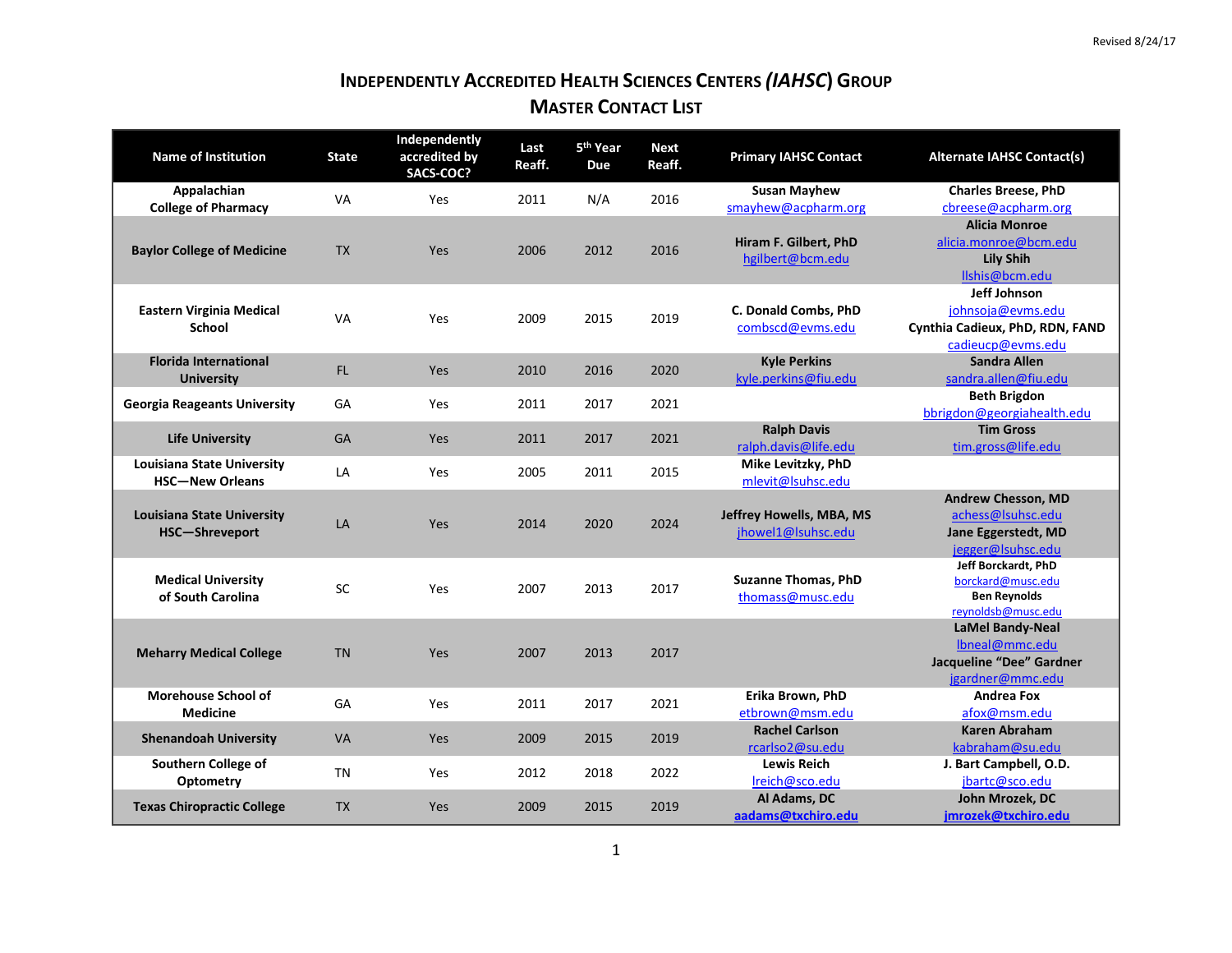| <b>Name of Institution</b>                                 | <b>State</b> | Independently<br>accredited by<br>SACS-COC? | Last<br>Reaff. | 5 <sup>th</sup> Year<br><b>Due</b> | <b>Next</b><br>Reaff. | <b>Primary IAHSC Contact</b>                                               | <b>Alternate IAHSC Contact(s)</b>                                                                                                                                                                                                                                                          |
|------------------------------------------------------------|--------------|---------------------------------------------|----------------|------------------------------------|-----------------------|----------------------------------------------------------------------------|--------------------------------------------------------------------------------------------------------------------------------------------------------------------------------------------------------------------------------------------------------------------------------------------|
| <b>Texas Tech University HSC</b>                           | <b>TX</b>    | Yes                                         | 2009           | 2015                               | 2019                  | Kari Dickson, PhD<br>kari.dickson@ttuhsc.edu                               | Rial D. Rolfe, PhD, MBA<br>rial.rolfe@ttuhsc.edu                                                                                                                                                                                                                                           |
| <b>Texas Tech University HSC-</b><br><b>El Paso</b>        | <b>TX</b>    | <b>No</b>                                   |                |                                    |                       | <b>Christiane Herber-Valdez</b><br>christiane.herber-<br>valdez@ttuhsc.edu | Naomi Lacy<br>naomi.lacy@ttuhsc.edu                                                                                                                                                                                                                                                        |
| <b>Tulane University</b>                                   | LA           | Yes                                         | 2011           | 2017                               | 2021                  | <b>Katie Busby</b><br>kbusby@tulane.edu                                    | <b>Rhonda Coignet</b><br>rhondac@tulane.edu                                                                                                                                                                                                                                                |
| <b>University of Mississippi</b><br><b>Medical Center</b>  | <b>MS</b>    | Yes                                         | 2011           | 2017                               | 2021                  | <b>Mitzi Norris, PhD</b><br>mnorris@umc.edu                                | Ralph Didlake, MD<br>rdidlake@umc.edu<br><b>Natalie Gaughf, PhD</b><br>NWGaughf1@umc.edu<br>David Fowler, PhD<br>dfowler@umc.edu<br><b>Rob Rockhold, PhD</b><br>rrockhold@umc.edu                                                                                                          |
| <b>University of North Texas</b><br><b>HSC - Ft. Worth</b> | <b>TX</b>    | Yes                                         | 2010           | 2016                               | 2020                  | Doug Mains, DrPH<br>doug.mains@unthsc.edu                                  | <b>Thomas Fairchild, PhD</b><br>thomas.fairchild@unthsc.edu<br><b>Thomas Yorio, PhD</b><br>thomas.yorio@unthsc.edu<br><b>Claire Peel, PhD</b><br>Claire.peel@unthsc.edu                                                                                                                    |
| <b>University of South</b><br><b>Alabama</b>               | <b>AL</b>    |                                             |                |                                    |                       | <b>Tim Gilbert</b><br>tgilbert@southalabama.edu                            |                                                                                                                                                                                                                                                                                            |
| <b>University of Tennessee</b><br><b>HSC</b>               | TN           | Yes                                         | 2015           | N/A                                | 2020                  | Lori Gonzalez, PhD<br>Isgonz01@uthsc.edu                                   | Allen Dupont, PhD<br>adupont@uthsc.edu<br><b>MaryAnn Clark</b><br>Mclark79@uthsc.edu                                                                                                                                                                                                       |
| <b>University of Texas</b><br><b>HSC-Houston</b>           | <b>TX</b>    | Yes                                         | 2010           | 2016                               | 2020                  | <b>George Stancel, PhD</b><br>george.m.stancel@uth.tmc.edu                 | <b>Teresa Schade-Lugo</b><br>teresa.schadelugo@uth.tmc.edu<br>Deanne M. Hernandez, MPA<br>deanne.m.hernandez@uth.tmc.edu<br>Martha "Kathy" Rodgers<br>kathy.rodgers@uth.tmc.edu<br>Eric Solberg, MA<br>eric.j.solberg@uth.tmc.edu<br><b>Barbara Legate</b><br>barbara.s.legate@uth.tmc.edu |
| <b>University of Texas</b><br><b>HSC-San Antonio</b>       | <b>TX</b>    | Yes                                         | 2008           | 2014                               | 2018                  | <b>Blanca T. Bauer, PhD</b><br>BauerBT@uthscsa.edu                         | Jacqueline Mok, PhD<br>mok@uthscsa.edu<br>Robin Zuniga, PhD<br>zunigare@uthscsa.edu                                                                                                                                                                                                        |